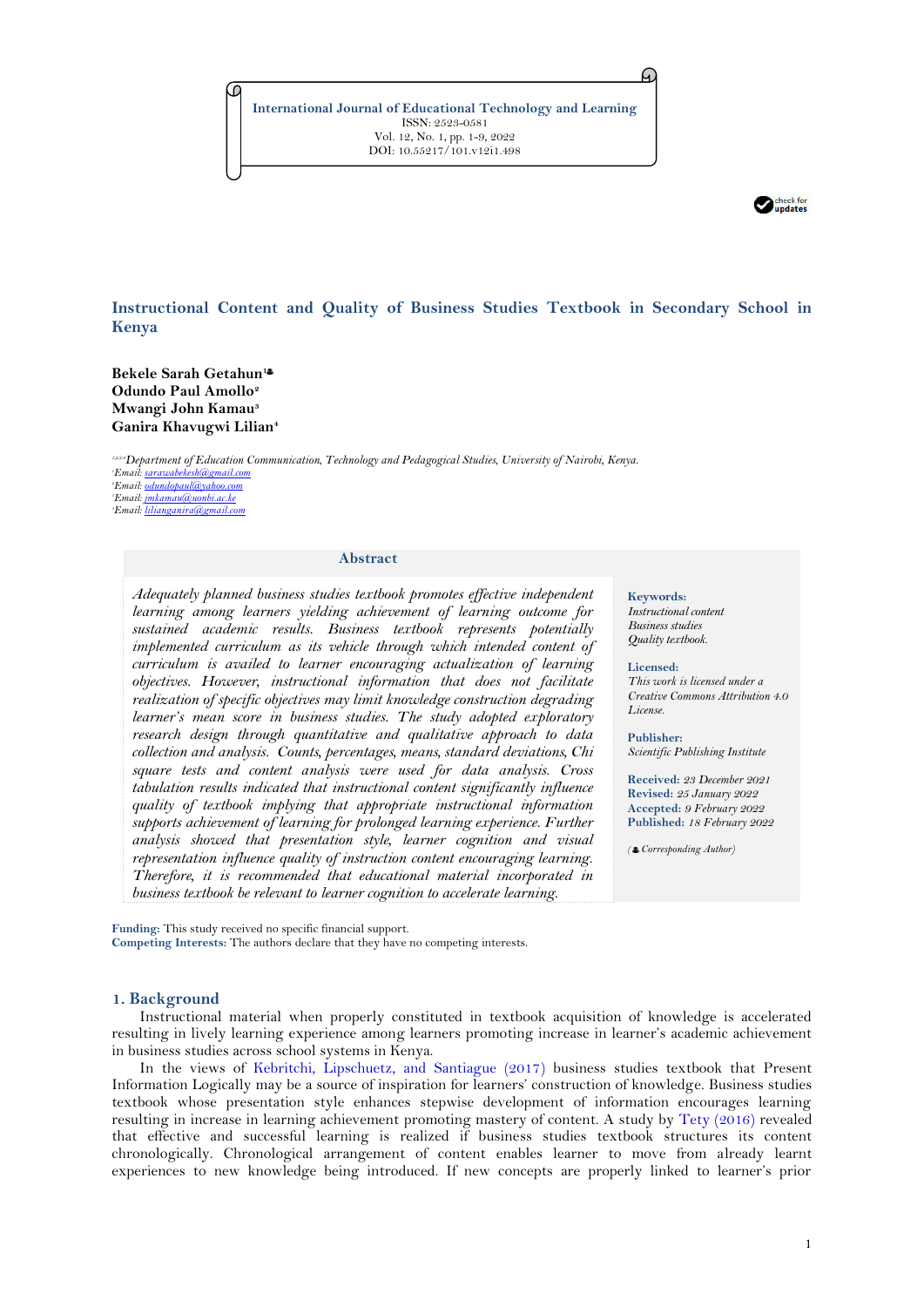experiences concepts can easily be mastered. However, business studies textbook that disregards logical presentation blocks learning discourages reading culture among learners. [Liu and Khine \(2016\)](#page-7-1) denotes that diagrams keep rich details of information facilitating understanding of difficult concepts thereby leading to acquisition of requisite knowledge and skills. However, diagrams in textbook that are not clearly designed leads learner into disillusionment blocking learner centered learning. As put forward by [Demir and Erdogan](#page-7-2)  [\(2018\)](#page-7-2) success in academics is inspired by properly structured instructional content in business studies textbook. Proper form of speech is a requisite element for articulation of sounds, empowering communication skills ushering in self-driven learning for higher grades. In the view of [Alqurashi \(2019\)](#page-7-3) well planned material sequencing meets cognitive characteristics of learner hence facilitating learning achievement through textbook. Individual differences in class are likely to be catered for by business studies textbook that adopts material presentation that is simple and precise. Simple and precise presentation develops learner thinking ability there by facilitating learning through business studies textbook without necessarily having to consult a more knowledgeable peer or adult. According to [Bekele, Amollo, Mwangi, and Lilian \(2021\)](#page-7-4) content presentation will reflects learner interest in instances where business studies textbook facilitates learner move from known to unknown ideologies. When new concepts are linked to learnt experience search of knowledge is enhanced supporting increase in learner mean score in business studies. However, in instances where presentation does not provide a link to what learner already knows learning is discouraged.

Information visualization in business studies textbook facilitates mastery of concepts contributing to an enthusiastic learning experience in class. As noted by [Weerasinghe and Fernando \(2017\)](#page-8-1) mastery of concepts in business studies textbook is enhanced by visual representation of information and ability to read, interpret and understand the respective visuals. Graphical images can help reinforce numerical data which usually shows relationship between two variables contributing to effective interpretation of relationship among variable yielding achievement of knowledge. As put forward by [Shamsideen \(2016\)](#page-8-2) sustained learning in business studies is backed up by quality graphics that keeps learner attentive and be engaged in exercises focused on increasing school results. Quality graphics is likely to evoke desirable attitude as it entails use of pertinent images that engages learners for accelerated understanding and knowledge retention promoting improvement in test scores. [Serena \(2017\)](#page-8-3) asserts that through incorporation of images of real objects in core textbook learner's enthusiasm and synergy is propagated paving way for new discoveries promoting learners aptitude. New discoveries in business studies boost learner's morale in knowledge construction accelerating achievement of learning outcome.

#### *1.1. Instructional Content, Presentation Style and Quality Textbook*

Business studies textbook whose presentation style enhances stepwise development creates interesting reading sessions encouraging learner centered knowledge creation promoting success in academic outcome. In the views of [Kebritchi et al. \(2017\)](#page-7-0) business studies textbook that present information logically may be source of inspiration for learners' construction of knowledge in schools. On the contrary improper technique of presenting content in business studies textbook discourages learning through business studies textbook. Correctly conceived script adopts progressive submission of details contributing to success at school evidenced by academic attainment by learner. Stepwise discourse paves way for academic success giving rise to excellence in knowledge creation yielding positive educational results coupled with requisite skill acquisition. Ease of learning process increases rate of knowledge construction. Study by [Bekele et al. \(2021\)](#page-7-4) revealed that effective and successful learning is realized if business studies textbook structures its content in order of simple to difficult enabling learner move from known to unknown. Well-designed content enables learner to move from learnt experiences to new knowledge being introduced. However, business studies textbook that disregards logical presentation blocks learning limiting learner capability and academic achievement. A study b[y Tety \(2016\)](#page-8-0) revealed that effective and successful learning is realized if business studies textbook structures its content chronologically. Chronological arrangement of content enables learner to move from learnt experiences to new knowledge being introduced. If new concepts are properly linked to learner's prior experiences concepts can easily be mastered leading to achievement of learning objectives. However, business studies textbook that disregards logical presentation blocks learning discouraging reading culture among learners. If new concepts are properly linked to learner's prior experiences concepts can easily be mastered accelerating learning and skill acquisition through textbook.

### *1.2. Instructional Content, Learner Cognition and Quality Textbook*

Theories and principles in business studies textbook are likely to match cognitive ability if complexity of material presented is relevant to mental processes of the learner. Education content is likely to be understood if presentation adopted matches ability of learners to synthesize concepts. On the other hand, business studies textbook whose complexity of content presentation is beyond learner's mental characteristics, acquisition of skills is discouraged. As put forward by [Demir and Erdogan \(2018\)](#page-7-2) success in academics is inspired by grammatical utterances in the core textbook. Proper form of speech is a requisite element for correct articulation of sounds, empowering correct communication skills ushering in self-driven learning for higher grades. Appropriate material sequencing meets cognitive characteristics of learner hence facilitating learning achievement. Individual differences in class are likely to be catered for by business studies textbook that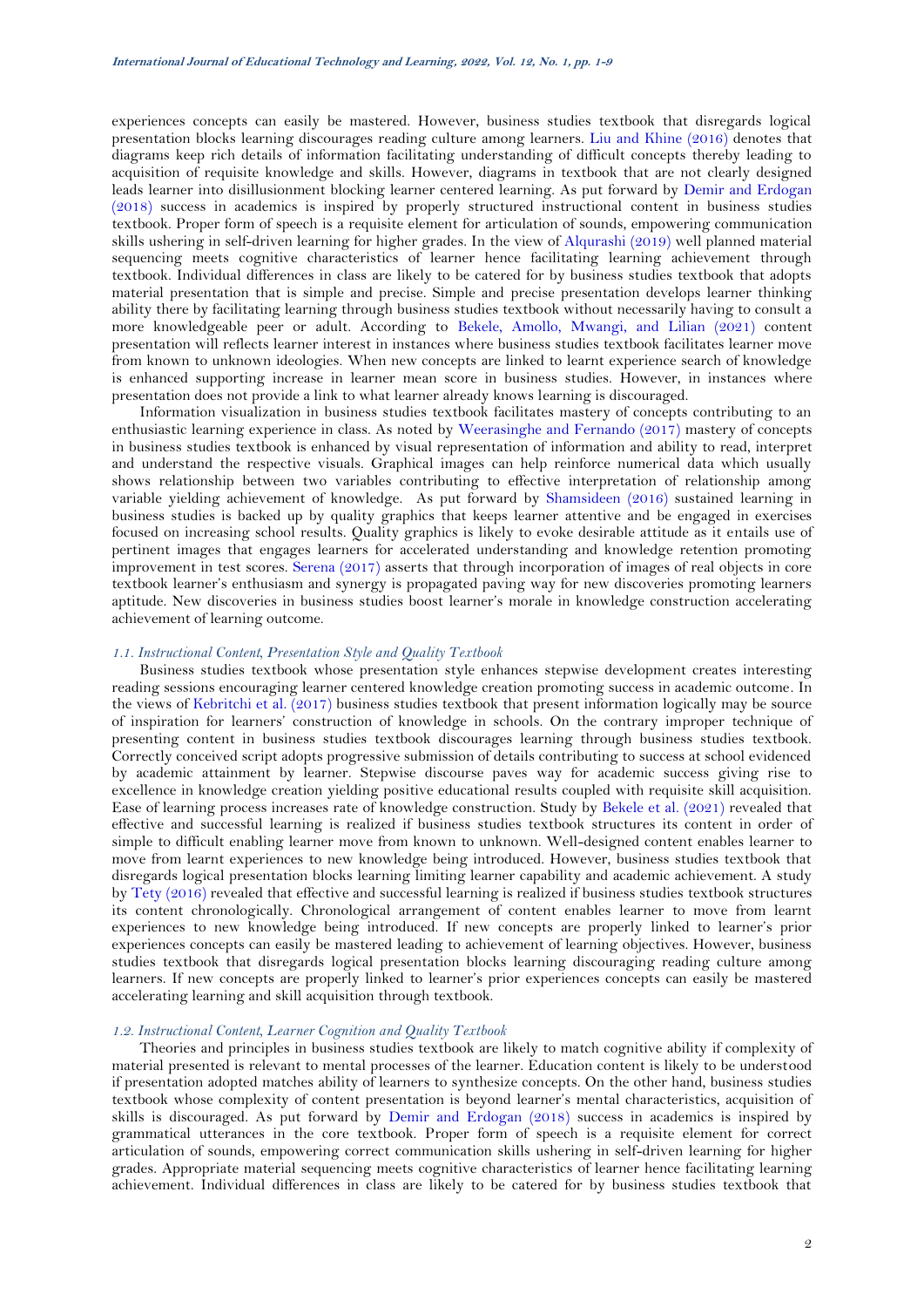adopts material presentation that is simple and precise. According to [Alqurashi \(2019\)](#page-7-3) simple and precise presentation develops learner thinking ability there by facilitating learning through business studies textbook without necessarily having to consult a more knowledgeable peer or adult. When unfamiliar concepts are linked to objects in learner's immediate environment knowledge construction is enhanced resulting in interesting learning episodes. However, in instances where presentation does not provide a link to what the learner already knows learning is discouraged. In the views of [Kizilaslan, Zorluoglu, and Sozbilir \(2021\)](#page-7-5) learner cognitive ability is enhanced through hands-on classroom activities fast tracking learning and mastery of concepts. As learner interacts with objects that represents specific learning outcome, learning interest is developed hence boosting knowledge construction leading to cementing of concepts learnt through business studies textbook.

### *1.3. Instructional Content, Visual Representation and Quality Textbook*

Information visualization in business studies textbook facilitates mastery of concepts among learner in secondary schools in Kenya. Mastery of concepts in business studies textbook is enhanced through variety of images and ability to read, interpret and understand specific adopted diagram. As stated in [Al-Jazzazi and](#page-7-6)  [Sultan \(2017\)](#page-7-6) visuals such as graphical images can help reinforce numerical data which usually shows relationship between two variables. On the other hand, complicated graphical representation beyond learner's ability will block learning through textbook. Adopting simple graphics uplifts learner's morale for improved participation in classroom creating conducive environment for academic excellence. As put forward by [Shamsideen](#page-8-2) (2016), sustained learning in business studies is backed up by quality graphics that keeps learner attentive and be engaged in exercises focused on increasing school results. Quality graphics is likely to evoke desirable attitude as it entails use of pertinent images that engages learners for accelerated understanding and knowledge retention promoting improvement in test scores. Through incorporation of images of real objects in core textbook learners enthusiasm and synergy is propagated paving way for new discoveries promoting learners aptitude. Images in business studies textbooks captivates learner in knowledge construction, consequently supporting application of knowledge learnt to real life situation leading to mastery of concepts. As postulated by [Kasmaienezhadfard, Pourrajab, and Rabbani \(2015\)](#page-7-7) pictures in textbook can increase students' creativity in comprehension of instructional content raising learner's imaginative skills in solving problems for increased learner's educational results. However, much use of images for educational intention and learning is vital designer of textbook should be aware of factors that promote utility of an image considering learner's cognitive level.

# **2. Statement of the Problem**

Inadequate content in textbook discourages effective independent learning hindering academic excellence in business studies. Business studies core textbook amplifies interesting instructional content which is appropriate for varied capabilities assisting learning satisfaction. In instances where content is well organized mastery of language techniques is expedited boosting discussions among learners with different cognitive capabilities captivating learning process for improved learning outcome. Inadequately structured business studies core textbook limits learner's broad, explorable field of marvel and discovery in learning and acquisition of desirable skills consequently resulting in decreased mean score in Examination. Properly designed business studies textbook boosts enthusiasm and synergy paving way for new discoveries promoting learner's aptitude for accelerated academic achievement in secondary schools in Kenya. Inadequacy in one of Secondary school textbook was highlighted in a report by KICD, press release of 18 Feb, 2018 that some errors in textbook inhibit learning achievement degrading academic outcome among learners. Additionally business textbook that does not match curriculum content is Inappropriate and may block learning through textbook.

### **3. Purpose and Objectives**

This article established relevance of instructional content; presentation style, learner cognition and visual representation in achievement of quality business studies textbook. The objective of this article is to assess relevance of instructional content in enhancing quality Textbook.

#### **4. Theoretical Perspective**

The study adopted Zone of proximal development theory by [Vygotsky \(1978\)](#page-8-4). The ZPD comprises of series of activities too challenging for the child to achieve on his own, however learning is likely to be achieved through the assistance of business studies core textbook even in absence of the teacher. Zone of proximal development is where learner receives support to learn from their immediate environment. For this study textbook provides support to learners to achieve learning objectives even in absence of business teacher. The theory supports the fact that learning can be achieved by learner through immediate support offered by core textbook.

Zone of proximal development refers to distance between what the learner can do without help and what he can do with help in order to achieve the desired learning objectives. The ZPD comprises of series of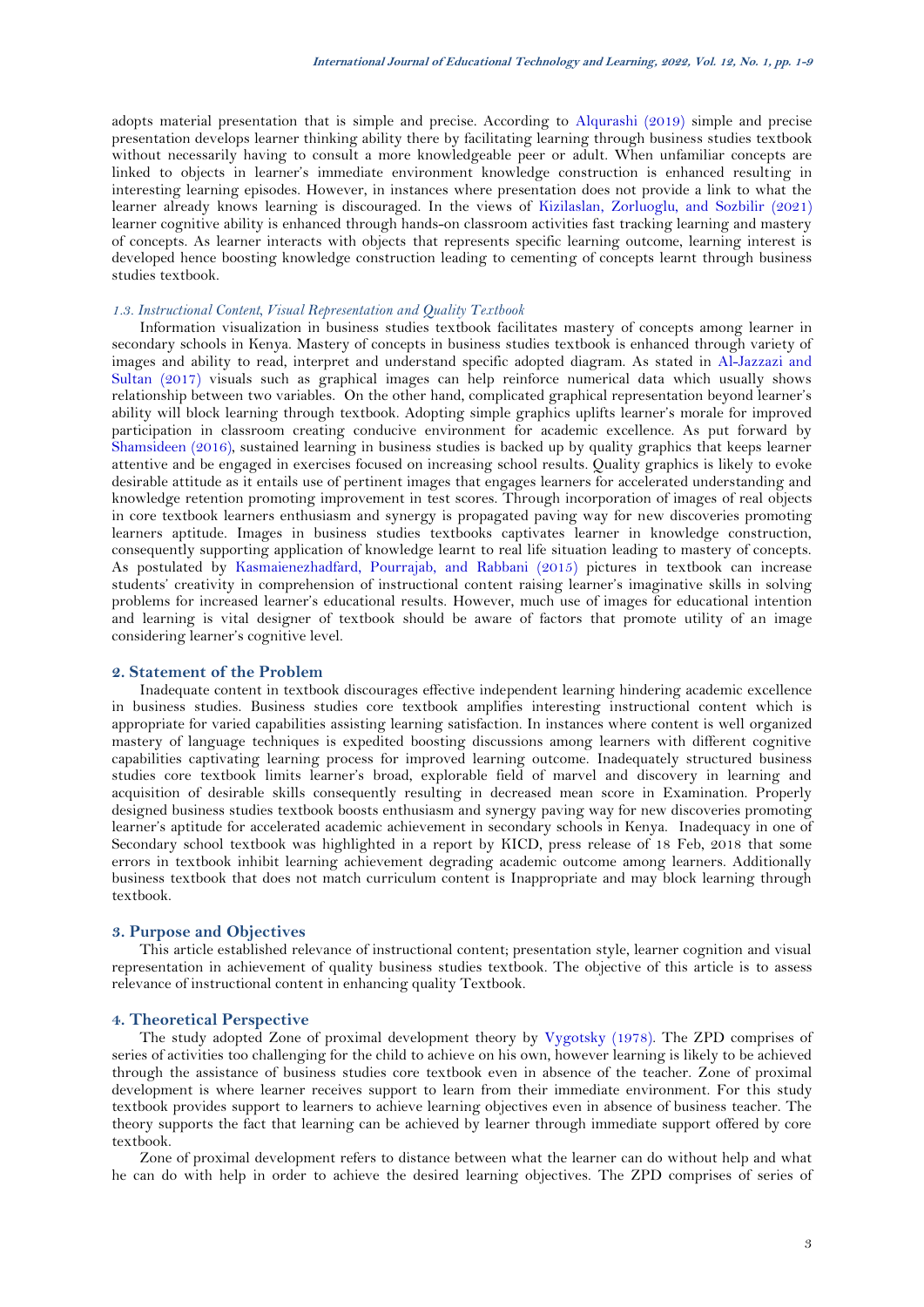activities too challenging for the child to achieve on his own, however learning is likely to be achieved through the assistance of business studies core textbook even in absence of the teacher. The zone of proximal development has three levels: very simple level, zone of proximal development and most difficult level. In zone of proximal development learning is promoted through immediate resource as business studies core textbook without which achievement of learning is hindered. This ZPD involves contains series of activities that aids in knowledge construction and the extreme level is composed of activities beyond learner's ability to learn.

[Margolis \(2020\)](#page-7-8) used Zone of Proximal Development in his Study entitled Zone of proximal development in teaching practice and found out that the greater the level of abstraction available to the child the less spontaneous initial concepts remained in them. In other words, activities enhance building of learner's zone of proximal development. The theory is relevant to this study as it focuses on textbook as support tool for learning experience.

### **5. Conceptual Framework**

Appropriate instructional content results producing quality textbook facilitating achievement of learning objectives leading to increase learner mean score in business studies. Business studies textbook that presents information logically, adequate visual presentation and adheres to learner cognitive level through appropriate teaching and learning environment results in achievement of learning objectives propagating mastery of concepts yielding sustained learning outcome in secondary schools. [Figure 1](#page-3-0) represents hypothetical relationship between instructional content and quality of business studies textbook.



**Figure 1.** Hypothetical relationship.

## <span id="page-3-0"></span>**6. Methodology**

The study adopted exploratory research design involving both qualitative and quantitative approaches to data collection. In this study qualitative data was collected through interviewing of KICD official and DQASO for Ministry of education while the quantitative data was obtained from business studies teachers through semi-structured questionnaires. Four public secondary schools were sampled using Systematic random sampling. Probability Sampling was used since it gives every member of population equal chance of being selected [\(Orodho, Nzabalirwa, Odundo, Ndirangu, & Ndayambaji, 2016\)](#page-7-9). Twelve (12) business studies teachers were purposively selected from the four sampled secondary schools to respond to personally administered questionnaires. Validity of research tools were verified by experts, statisticians and supervisors. Reliability of the questionnaire was also established by administering the pilot sample twice at an interval of two weeks to same respondents.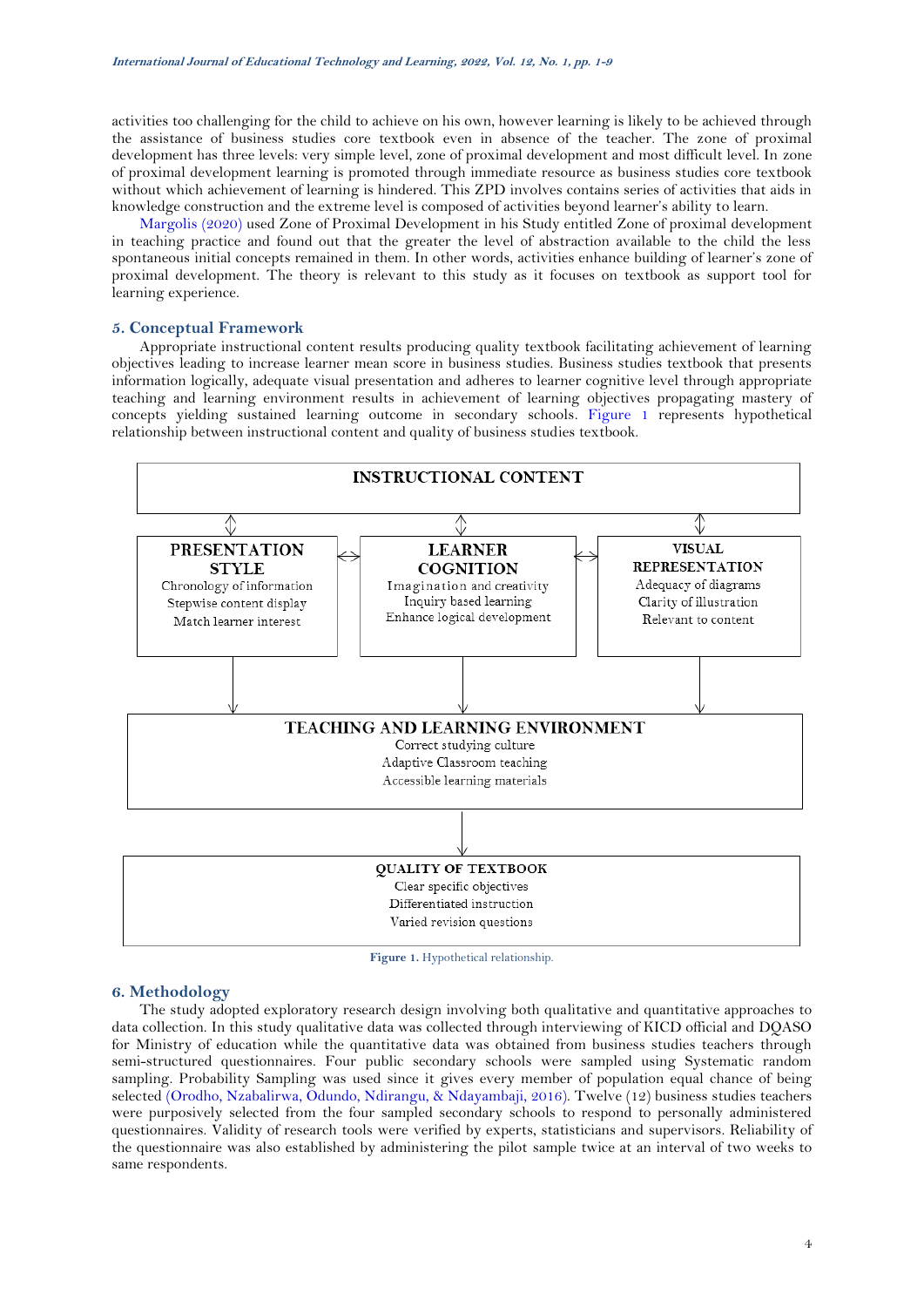## **7. Findings and Discussions**

## *7.1. Instructional Content, Presentation Style and Quality Textbook*

Business studies textbook whose presentation style enhances stepwise development of knowledge learning achievement is encouraged. On the contrary improper presentation style in business studies textbook discourages learning with the business studies textbook. In the views of [Kebritchi et al. \(2017\)](#page-7-0) business studies textbook that Present Information Logically may be a source of inspiration for learners' construction of knowledge.

<span id="page-4-0"></span>

|                                                                 | <b>SA</b> |                | A     |                | N        |                                              |         |          | <b>SD</b> |          | Mean | <b>SD</b> |
|-----------------------------------------------------------------|-----------|----------------|-------|----------------|----------|----------------------------------------------|---------|----------|-----------|----------|------|-----------|
| <b>Presentation Style</b>                                       | $\%$      | F              | %     |                | $\%$     | F                                            | %       |          | $\%$      |          |      |           |
| The content is presented<br>in logical order                    | $41.7\%$  | 5              | 58.3% | 17             | $0.0\%$  | $\Omega$                                     | $0.0\%$ | $\Omega$ | $0.0\%$   | $\Omega$ | 1.6  | 0.5       |
| Concepts are developed in<br>a stepwise presentation            | 33.3%     | $\overline{4}$ | 50.0% | 6              | 16.7%    | $\mathcal{Q}$                                | $0.0\%$ | $\Omega$ | $0.0\%$   | $\Omega$ | 1.8  | 0.7       |
| Content progresses from<br>specific to general or vice<br>versa | $25.0\%$  | 3              | 75.0% | 9              | $0.0\%$  | $\Omega$                                     | $0.0\%$ | $\Omega$ | $0.0\%$   | $\Omega$ | 1.8  | 0.5       |
| Diagrams are used to<br>illustrate concepts                     | 33.3%     | $\overline{4}$ | 33.3% | $\overline{4}$ | $25.0\%$ | 3<br><b><i><u>A</u></i></b> <i>a a a a a</i> | 8.3%    |          | $0.0\%$   | $\Omega$ | 2.1  | 1.0       |

**Table 1.** Instructional content, presentation style and quality of textbook.

**Note:** f=frequency, %=percentage, SA=strongly agree, A=agree, N=neutral, D=disagree and SD=strongly disagree.

From [Table 1](#page-4-0), business studies teachers' who participated in study agreed that textbook content is presented in logical order. They indicated that content is presented in logical order captivating learner interest to learn. The presentation of content makes it simpler for learners to capture key points. Responses agree with findings by [Kebritchi et al. \(2017\)](#page-7-0)that content presentation will reflects instances where business studies textbook facilitates learner move from known to unknown. When new concepts are linked to already achieve knowledge learning is enhanced, however in instances where the presentation does not provide a link to what the learner already knows learning is discouraged. However, for those who disagreed, they indicated that content is brief and over summarized leaving out some key issues. The results imply that arrangement and presentation of textbook contentment has to be in order to avoid confusing teachers and learners.

From [Table 1](#page-4-0) majority (83.3%) of Business studies teachers' sampled for the study agreed that concepts are developed in a stepwise presentation. Business studies teachers, who agreed, cited reasons such as stepwise presentation style has been adopted encouraging mastery of concepts by learner. This is an implication that concepts in core textbook have to be created and presented in logical manner in order to support success in academics across school system. Business studies textbook has to be written particularly with audience in mind to achieve learning objectives by providing teachers and students with a step-by-step approach to sourcing content. The results agree with Results match study by [Kasmaienezhadfard et al. \(2015\)](#page-7-7) that pictures in textbook can increase students' creativity. However, use of images for educational intention and learning is a vital, but designer of textbook should be aware of utility of an image.

This implies that business textbook is adequate in terms of presentation style. Further analysis of [Table 1](#page-4-0) indicates that100% of Business studies teachers' selected for the study agreed to content progressing from specific to general. Content development in texts has to flow coherently. Textbooks are of great significance for teaching and learning as they facilitate acquisition of knowledge and requisite skills.

More still on [Table 1;](#page-4-0) 66.3% of Business studies teachers further agreed that diagrams are used to illustrate concepts. Those who agreed noted that core textbook was well structured in content and illustration. Results imply that use of diagrams and illustrations in business studies textbook enhances learner interest boosting learning. Use of instructional media resources, especially the use of diagrams, charts, pictures and photographs in core textbook enhances learning experience among learners in Kenya. Illustrations such as diagrams contained in textbook are crucial modes of visual representations that facilitate learners' conceptual learning. This result concur with [Liu and Khine \(2016\)](#page-7-1) diagrams keep rich details of the information been contained, learners therefore have less difficulty in understanding the scientific entities and phenomena been demonstrated. Understanding schematic diagrams relies on effective diagrammatic reading skills increasing creativity in imagination of ideas.

### *7.2. Instructional Content, Learner Cognition and Quality of Textbook*

Theories and principles in Business studies textbook is likely to match cognitive ability if complexity of material presentation is relevant to level of learner's mental processes. The leaner is likely to master concept whose presentation matches their ability to learn. Nevertheless, business studies textbook whose complexity of content presentation is beyond learner's mental characteristics, acquisition of skills is discouraged. According to [Alqurashi \(2019\)](#page-7-3) appropriate material sequencing meets cognitive characteristics of learner hence facilitating learning achievement.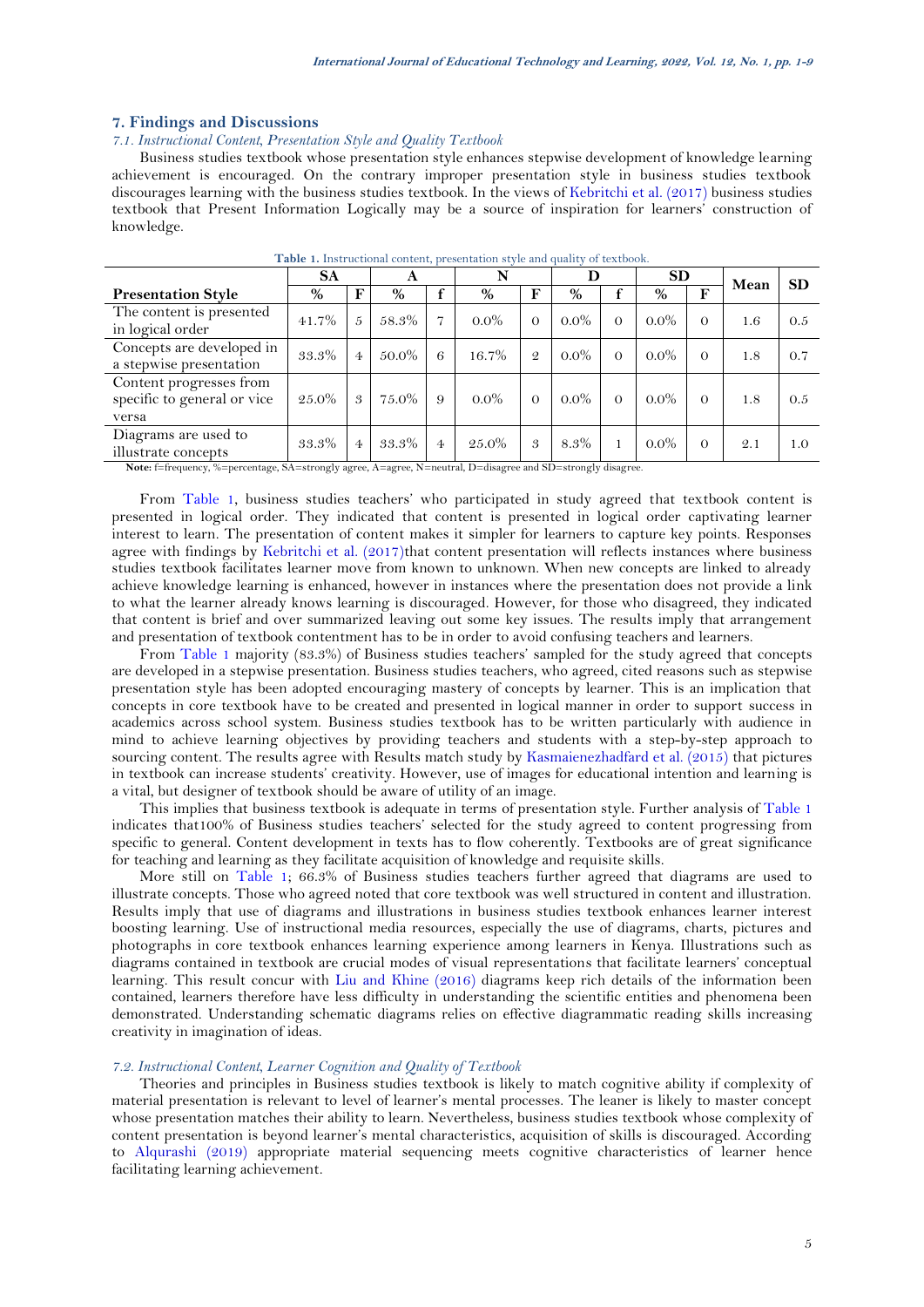<span id="page-5-0"></span>

| <b>Learner Cognition</b>                                                                                                                                                                   | <b>SA</b> |                | A        |               | $\overline{\phantom{m}}$<br>N |                | D       |               | <b>SD</b> |          | Mean | <b>SD</b> |
|--------------------------------------------------------------------------------------------------------------------------------------------------------------------------------------------|-----------|----------------|----------|---------------|-------------------------------|----------------|---------|---------------|-----------|----------|------|-----------|
|                                                                                                                                                                                            | $\%$      |                | $\%$     | F             | %                             |                | $\%$    |               | %         | F        |      |           |
| Activities in textbook<br>stimulates hands on<br>learning                                                                                                                                  | $16.7\%$  | $\mathcal{Q}$  | 58.3%    | 7             | 16.7%                         | $\mathcal{Q}$  | 8.3%    |               | $0.0\%$   | $\Omega$ | 2.2  | 0.8       |
| Core textbook promotes<br>growth of learners<br>thinking processes                                                                                                                         | 8.3%      |                | 58.3%    | 7             | 33.3%                         | $\overline{4}$ | $0.0\%$ | $\Omega$      | $0.0\%$   | $\Omega$ | 2.3  | 0.6       |
| Content matches learner<br>ability to understand                                                                                                                                           | 33.3%     | $\overline{4}$ | $41.7\%$ | $\mathcal{L}$ | 16.7%                         | $\overline{Q}$ | 8.3%    |               | $0.0\%$   | $\Omega$ | 2.0  | 1.0       |
| Provides room for<br>creativity and innovation<br>$\mathbf{M}$ and $\mathbf{M}$ are $\mathbf{M}$ and $\mathbf{M}$ are assumed to $\mathbf{M}$ and $\mathbf{M}$ are assumed to $\mathbf{M}$ | 16.7%     | $\mathcal{Q}$  | 41.7%    | $\tilde{D}$   | $25.0\%$                      | 3              | 16.7%   | $\mathcal{Q}$ | $0.0\%$   | $\Omega$ | 9.4  | 1.0       |

**Table 2.** Instructional content, learner cognition and quality of textbook.

**Note:** (%) in th[e Table 2](#page-5-0) denotes percentage of the sampled population**.**

From [Table 2;](#page-5-0) Majority 75.0% of Business studies teachers' agreed that activities in textbook stimulate hands on learning while 33.3% did not agree with practicability of learning activities. For those who agreed, they indicated that quality textbooks stimulate hands on learning leading to learner centered knowledge creation. For those who did not agree, it was established that some textbooks lacked sort of content that promoted hands on learning. The results imply that integrating activity work in textbooks stimulate understanding of key concepts after every lesson. The incorporation of hands on activity in learning is viewed to increase concept understanding and comprehension among students. Textbooks can assist pupils to make perception about their experiences. Textbook which provides suitable questions can indicate students' reflection; give explanation motivating development of knowledge.

Additionally [Table](#page-5-0) 2 shows that 66.6% of Business studies teachers' selected for study were agreeing that core textbook promotes growth of learners thinking processes while 25.0% did not agree to it. Business teachers, who agreed, cited that that core textbook that matches ones cognition enhances learning. However, for those who disagreed, business textbook lacked aspect of learners' cognition stimuli. Principal invigilator using observation checklist noted that topics in business studies text books are appropriate to student's needs, contains level of difficulty appropriate for intend learners and explanations provided by the textbooks can be understood by the learners.

It is evidently clear that business studies textbook in selected schools are adequate in terms of learners' cognition. The results imply that core textbook is essential in enhancing learning for academic achievement. More analysis of [Table 2;](#page-5-0) 75.0% of Business studies teachers' selected for the study agreed that content in core textbook match learner ability to understand.

According to those respondents who agreed, content has been simplified to match leaner ability to understand content. However, 25.0% did not agree to this statement citing some of the business text books did not have content that match learners' ability to understand. The results imply that textbook content needs to be analyzed with reference to its specified aims and objectives, like to what extent teaching areas like grammar, vocabulary, reading and writing and culture is present in a student's book, teachers' manual and activity book.

Additional analysis from [Table 2](#page-5-0) denotes 58.4 % of respondents agreed that core textbook development provide room for creativity and innovation. For those who agreed, they indicated that business core textbook were structured in manner that it could invoke creativity and innovation among leaners. On the contrary further analysis from [Table 2](#page-5-0) states that 16.7% of those that disagreed indicated that some Business studies textbook used in schools could not promote creativity and innovation among learners. Results imply that good textbook development should invoke creativity among learners. Well-structured textbook is essential in fostering creativity in learners. The results concur with [Serena \(2017\)](#page-8-3) that appropriately designed business studies content incorporates skills-based instructional practices to improve students' innovation and creativity skills.

### *7.3. Instructional Content, Visual Representation and Quality Textbook*

Information visualization in business studies textbook facilitates mastery of concepts through enhancing ability to read, interpret and understand content in textbook for improved learning outcome. As stated in [Weerasinghe and Fernando \(2017\)](#page-8-1) visuals such as graphical images can help reinforce numerical data which usually shows relationship between two variables.

Fro[mTable 3;](#page-6-0) Majority (66.7%) of the respondents agreed that content integrates real world images while 8.3% did not agree. For those respondents who agreed, content is relevant to learner as it is highly visualized and provides room for innovation by integrated real world images supporting construction of knowledge and acquisition of requisite skills. For those business studies teachers who disagreed, they indicated that integration of real world images and examples is not adequate to fully equip learners with skills and knowledge in business studies. The results imply that business textbook content ought to integrate real world images for in-depth understanding of learning concepts among learners.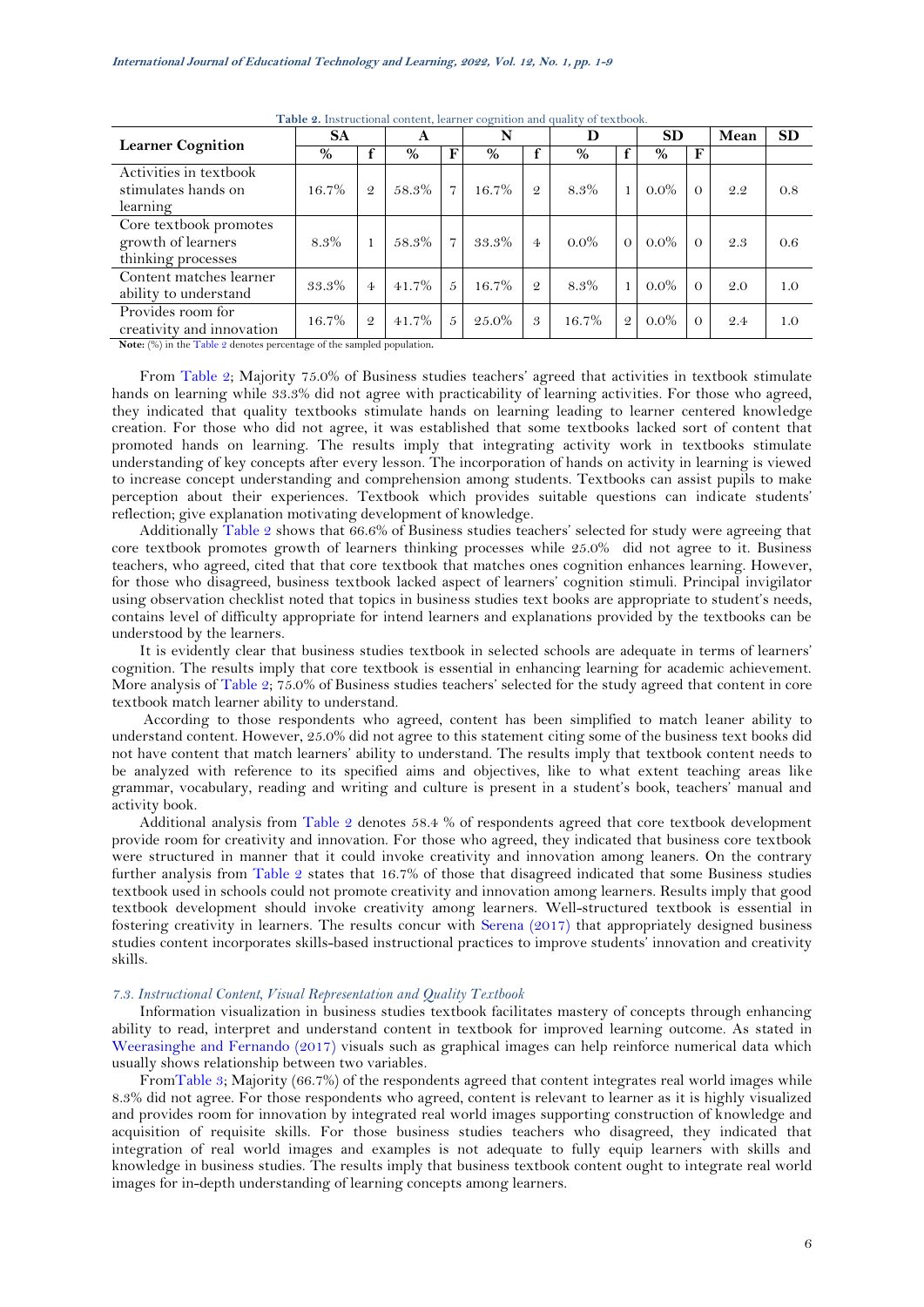Further [Table 3](#page-6-0) indicates, 58.3% of Business studies teachers' selected for study agreed photos in textbook are current and relevant. For those who agreed use of photos simplified hard concepts for students to comprehend. In addition, textbook incorporates real life images. However it can be seen from [Table 3;](#page-6-0) 8.3% did not agree photos in business textbook as being current and relevant. For those who disagreed, core textbook used very few real world images and photos that enhance content comprehension and reading culture among learners.

<span id="page-6-0"></span>

| <b>Visual Representation</b>                            | <b>SA</b> |                | A        |                | N        |                | D       |          | <b>SD</b> |          | Mean | <b>SD</b> |
|---------------------------------------------------------|-----------|----------------|----------|----------------|----------|----------------|---------|----------|-----------|----------|------|-----------|
|                                                         | %         | F              | %        | F              | %        | f              | %       | F        | $\%$      | F        |      |           |
| Content integrates real<br>world images                 | 16.7%     | $\mathcal{Q}$  | 50.0%    | 6              | $25.0\%$ | 3              | 8.3%    |          | $0.0\%$   | $\Omega$ | 2.3  | 0.9       |
| Photos are current and<br>relevant                      | 33.3%     | $\overline{4}$ | 25.0%    | 3              | 33.3%    | $\overline{4}$ | $0.0\%$ | $\Omega$ | 8.3%      |          | 2.3  | 1.2       |
| Diagrams and tables are<br>adequate where<br>applicable | 33.3%     | $\overline{4}$ | $41.7\%$ | 5              | $25.0\%$ | 3              | $0.0\%$ | $\Omega$ | $0.0\%$   | $\Omega$ | 1.9  | 0.8       |
| Content is highly<br>visualized                         | $25.0\%$  | 3              | 33.3%    | $\overline{4}$ | 33.3%    | $\overline{4}$ | 8.3%    |          | $0.0\%$   | $\Omega$ | 2.3  | 1.0       |

**Table 3.** Instructional content, visual representation and quality of textbook.

**Note: (%)** in [Table 3](#page-6-0) denotes percentage of the sampled respondents.

Additionally, [Table 3](#page-6-0) shows that 75.0% of respondents agreed that diagrams and tables are adequate where applicable. Business studies teachers that agreed stated that graphs gave clear explanations and helped enhance concept understanding in students. Images are able to motivate students to study attached text, increase attention or encourage more detailed processing of textual data. Results match study by [Kasmaienezhadfard et al. \(2015\)](#page-7-7) that pictures in textbook can increase students' creativity. However, use of images for educational intention and learning is a vital, but designer of textbook should be aware of utility of an image.

More still from [Table 3](#page-6-0) 58.3% of Business studies teachers' selected for the study were agreeing that content in textbook is highly visualized while 8.3% did not. Those who agreed indicated that core textbook has adequate visual diagrams.

However, teachers that did not agree, assert that Business textbook used in secondary schools has inadequate clear content visualization. Business studies teachers, who agreed that instructional content impacts quality of core textbook, the reasons were that; contents are well captured from simple to complex thus learners knowledge construction and teachers ease of teaching is achieved, students are able to visualize and relate content with the surrounding business world, the content has been simplified to match the learners ability to understand presentation of the content numbered makes it simpler for learner to capture key points, the textbook incorporates real life images and the content is presented in a logical order. Some respondents suggested that there is need for online platform such as website where latest trends and content can be accessed by the teacher and need to incorporate case scenario to stimulate learners reasoning ability. Result concluded that instructional content that incorporates appropriate presentation adequate images and relevant to the curriculum makes a quality textbook. Result concur with findings of [Al-Jazzazi and Sultan \(2017\)](#page-7-6) who opinionated that incorporation of variety of artwork in BSCT stimulates learner's creativity and imagination making possible understanding and mastery of concepts facilitating achievement of learning objectives.

#### *7.4. Cross Tabulation Between Instructional Content and Quality of Business Textbook*

A cross tabulation table of instructional content categorized as adequate and inadequate was tabulated against quality of business text books categorized as satisfactory and unsatisfactory. [Table 4](#page-6-1) shows the cross tabulation table of instructional content and quality of Business textbook.

<span id="page-6-1"></span>Cross tabulation results in Table 4 shows that adequate instructional content result in satisfactorily quality business textbook. However, inadequate instructional content in business textbook result to unsatisfactory quality business core textbook. The influence of instructional content on quality of business textbook is statistically significant as supported by a chi square of 12.000 and a reported p value of .001<0.05. This implies that instructional content significantly influences quality of business textbook.

|                       |            | <b>Quality of business textbook</b> | Total |  |
|-----------------------|------------|-------------------------------------|-------|--|
|                       |            | Unsatisfactory                      |       |  |
| Instructional content | Inadequate |                                     |       |  |
|                       | Adequate   |                                     |       |  |
| Total                 |            |                                     |       |  |
| Chi-square            |            | 12.000                              |       |  |
|                       | P-value    | 0.001                               |       |  |

**Table 4.** Cross tabulation between instructional content and quality of business textbooks.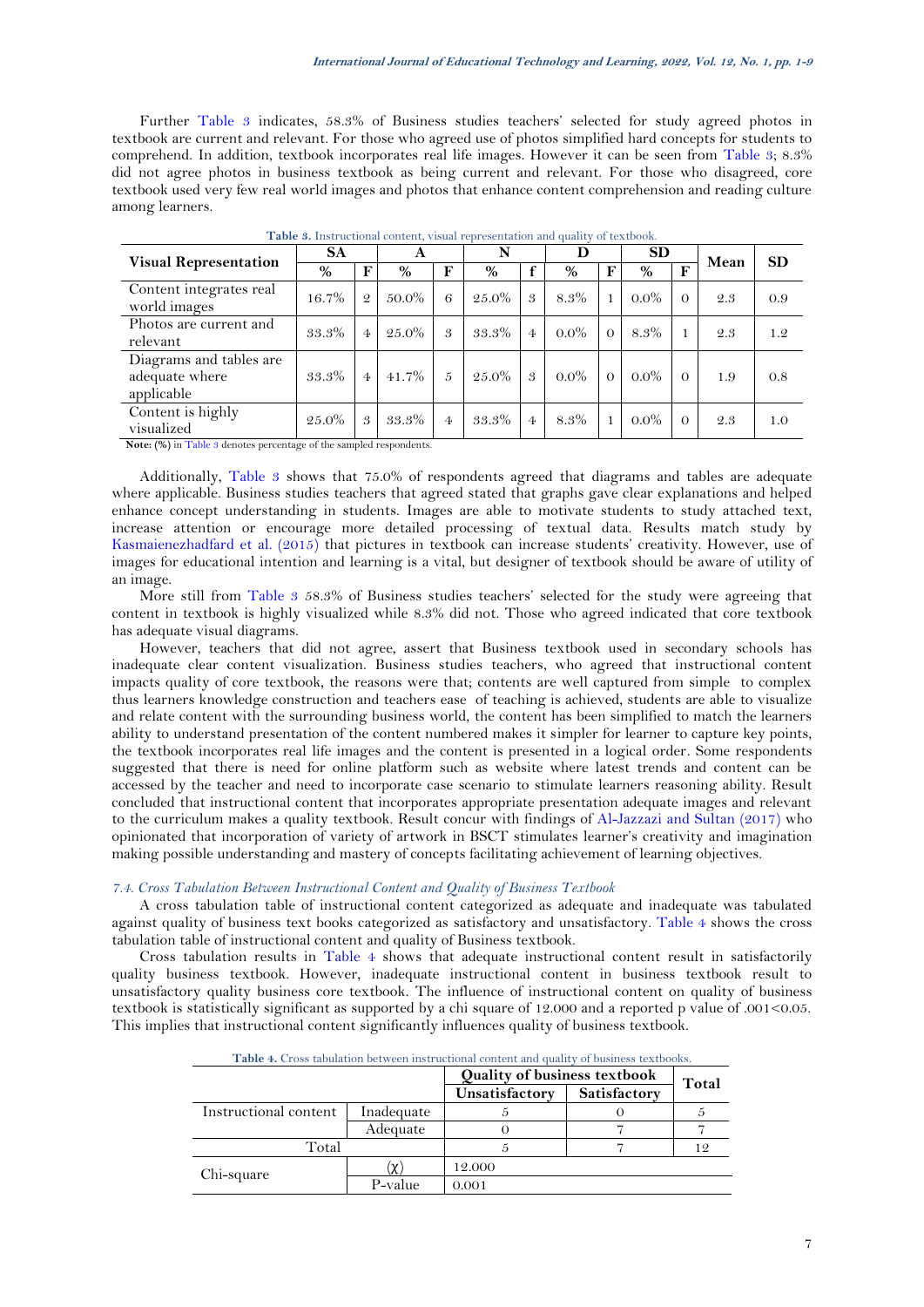The hypothesis was tested using p value calculated where if the p value >0.05, we fail to reject the  $H_{\alpha}$ <sup>2</sup> <0.05, the H<sub>o2</sub> is rejected. The null hypothesis (H<sub>o2</sub>) was there is no relationship between instructional content and quality of business studies textbook. Cross tabulation results revealed a Chi-square 12.000 and p-value of  $0.001<0.05$ .

The null hypothesis  $(H_{o2})$  was thus rejected and conclusion made that there is significant relationship between instructional content and quality of business studies textbook. The results imply that instructional content play significant role in determination of quality of business textbook.

Result agrees with findings of [Kebritchi et al. \(2017\)](#page-7-0) that instructional content in business studies textbook influence how fast a concept is mastered. The lesser the time taken to understand a concept the more concepts can be mastered by learner. A stepwise presentation enhances quick understanding of concepts; on the contrary learning is very difficult with textbooks whose structure is complicated.

#### **8. Conclusion**

The key elements explored were presentation style, learner cognition and visual representation and how it influences quality of business textbook. Majority of business studies teachers agreed that instructional content, presentation style, learner cognition and visual representation influences quality of business studies textbook. Cross tabulation results also revealed that instructional content has a significant influence on quality of business textbook.

The results imply that quality of instructional content has significant role in realization of quality learning through business studies textbook. Content of business textbook is useful in that it brings clarity, precision and transparency in teaching and assessment among secondary school learners. The textbook content has to be clear so that it can be understood both by teachers and learners of business studies.

### **9. Recommendation**

# *9.1. For Practice*

The Directorate of quality assurance and standards to put measures in place to regulate quality of dummies presented by publishers to Kenya Institute of Curriculum development for approval.

### *9.2. For Policy*

It is recommended to periodically review guidelines, strategies and methods of evaluating content in textbook by KICD to ensure inclusion of pertinent and contemporary issues.

#### *9.3. Further Studies*

- 1. Influence of quality textbooks on learners' academic achievement in Kenya.
- 2. Impact of quality textbook in implementation and achievement of competence-based curriculum (CBC) in Kenya.

#### **References**

- <span id="page-7-6"></span>Al-Jazzazi, A., & Sultan, P. (2017). Demographic differences in Jordanian bank service quality perceptions. *International Journal of Bank Marketing, 35*(2), 275-297.Available at: https://doi.org/10.1108/ijbm-07-2016-0091.
- <span id="page-7-3"></span>Alqurashi, E. (2019). Predicting student satisfaction and perceived learning within online learning environments. *Distance Education, 40*(1), 133-148.Available at: https://doi.org/10.1080/01587919.2018.1553562.
- <span id="page-7-4"></span>Bekele, S. G., Amollo, P. O., Mwangi, J. K., & Lilian, G. K. (2021). Teaching methods and quality of business studies Textbook in secondary school in Kenya. *Journal La Edusci, 2*(5), 19-29.Available at: https://doi.org/10.37899/journallaedusci.v2i5.505.
- <span id="page-7-2"></span>Demir, S., & Erdogan, A. (2018). The role of teaching grammar in first language education. *European Journal of Educational Research, 7*(1), 87-101.Available at: https://doi.org/10.12973/eu-jer.7.1.87.
- <span id="page-7-7"></span>Kasmaienezhadfard, S., Pourrajab, M., & Rabbani, M. (2015). Effects of pictures in textbooks on students' creativity. *Multi Disciplinary Edu Global Quest (Quarterly), 4*(2), 83-96.
- <span id="page-7-0"></span>Kebritchi, M., Lipschuetz, A., & Santiague, L. (2017). Issues and challenges for teaching successful online courses in higher education: A literature review. *Journal of Educational Technology Systems, 46*(1), 4–29.Available at: https://doi.org/10.1177/0047239516661713.
- <span id="page-7-5"></span>Kizilaslan, A., Zorluoglu, S. L., & Sozbilir, M. (2021). Improve learning with hands-on classroom activities: science instruction for students with visual impairments. *European Journal of Special Needs Education, 36*(3), 371- 392.Available at: https://doi.org/10.1080/08856257.2020.1732110.
- <span id="page-7-1"></span>Liu, Y., & Khine, M. S. (2016). Content analysis of the diagrammatic representations of primary Science textbooks. *Eurasia Journal of Mathematics, Science and Technology Education, 12*(8), 1937-1951.Available at: https://doi.org/10.12973/eurasia.2016.1288a.
- <span id="page-7-8"></span>Margolis, A. A. (2020). Zone of proximal development, scafloding and teaching practice. *Cultural-historical Psychology, 16*(3), 15-26.Available at: https://doi.org/org/10.17759/chp.2020160303.
- <span id="page-7-9"></span>Orodho, J. A., Nzabalirwa, W., Odundo, P. A., Ndirangu, P. W., & Ndayambaji, I. (2016). *Qualitative and quantitative research methods in education and social sciences: A step by step guide in education excellence* (1st ed.). Nairobi, Kenya: Kaneza Publishers and Enterprises.